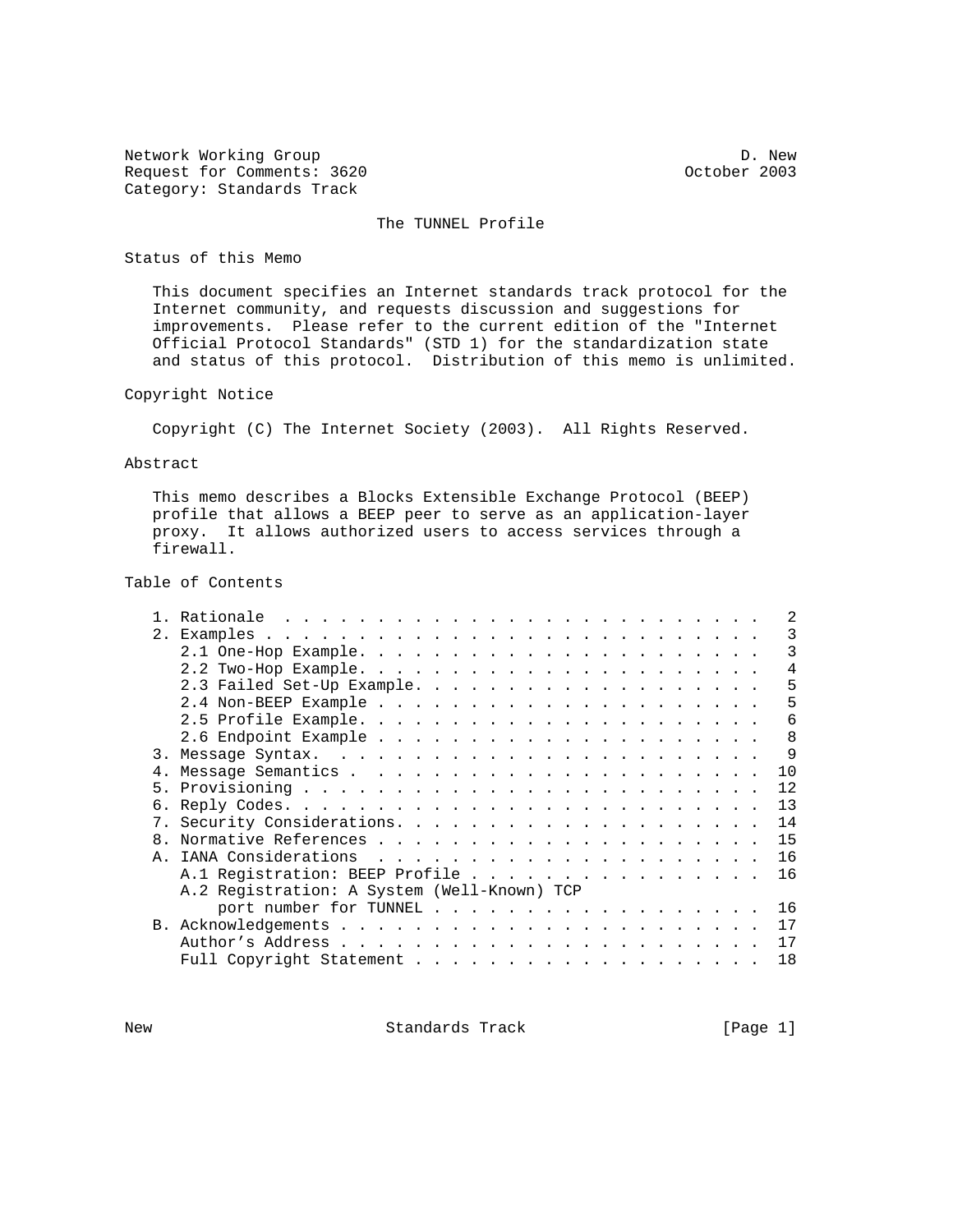## 1. Rationale

 The TUNNEL profile provides a mechanism for cooperating BEEP peers to form an application-layer tunnel. The peers exchange "tunnel" elements that specify a source route, with the outermost element being stripped off and used to decide the next hop. The innermost, empty "tunnel" element tells the final destination that it is, indeed, the final destination. The term "proxy" is used to refer any of the BEEP peers other than the initiator and the final destination.

 In one use of this profile, a BEEP peer implementing the TUNNEL profile is co-resident with a firewall. An initiating machine inside the firewall makes a connection to the proxy, then ask that proxy to make a connection to an endpoint outside the firewall. Once this connection is established, the proxy tells the outside endpoint that it will be tunneling. If the outside machine agrees, the proxy "gets out of the way," simply passing octets transparently, and both the initiating and terminating machines perform a "tuning reset," not unlike the way starting a TLS negotiation discards cached session state and starts anew.

 Another use for this profile is to limit connections to outside servers based on the user identity negotiated via SASL. For example, a manager may connect to a proxy, authenticate herself with SASL, then instruct the proxy to tunnel to an information service restricted to managers. Since each proxy knows the identity of the next proxy being requested, it can refuse to tunnel connections if inadequate levels of authorization have been established. It is also possible to use the TUNNEL profile to anonymize the true source of a BEEP connection, in much the way a NAT translates IP addresses. However, detailed discussion of such uses is beyond the scope of this document.

 Once both endpoint machines are connected, the tunneling proxy machine does no further interpretation of the data. In particular, it does not look for any BEEP framing. The two endpoint machines may therefore negotiate TLS between them, passing certificates appropriate to the endpoints rather than the proxy, with the assurance that even the proxy cannot access the information exchanged.

 The key words "MUST", "MUST NOT", "REQUIRED", "SHALL", "SHALL NOT", "SHOULD", "SHOULD NOT", "RECOMMENDED", "MAY", and "OPTIONAL" in this document are to be interpreted as described in BCP 14, RFC 2119 [1].

New Standards Track [Page 2]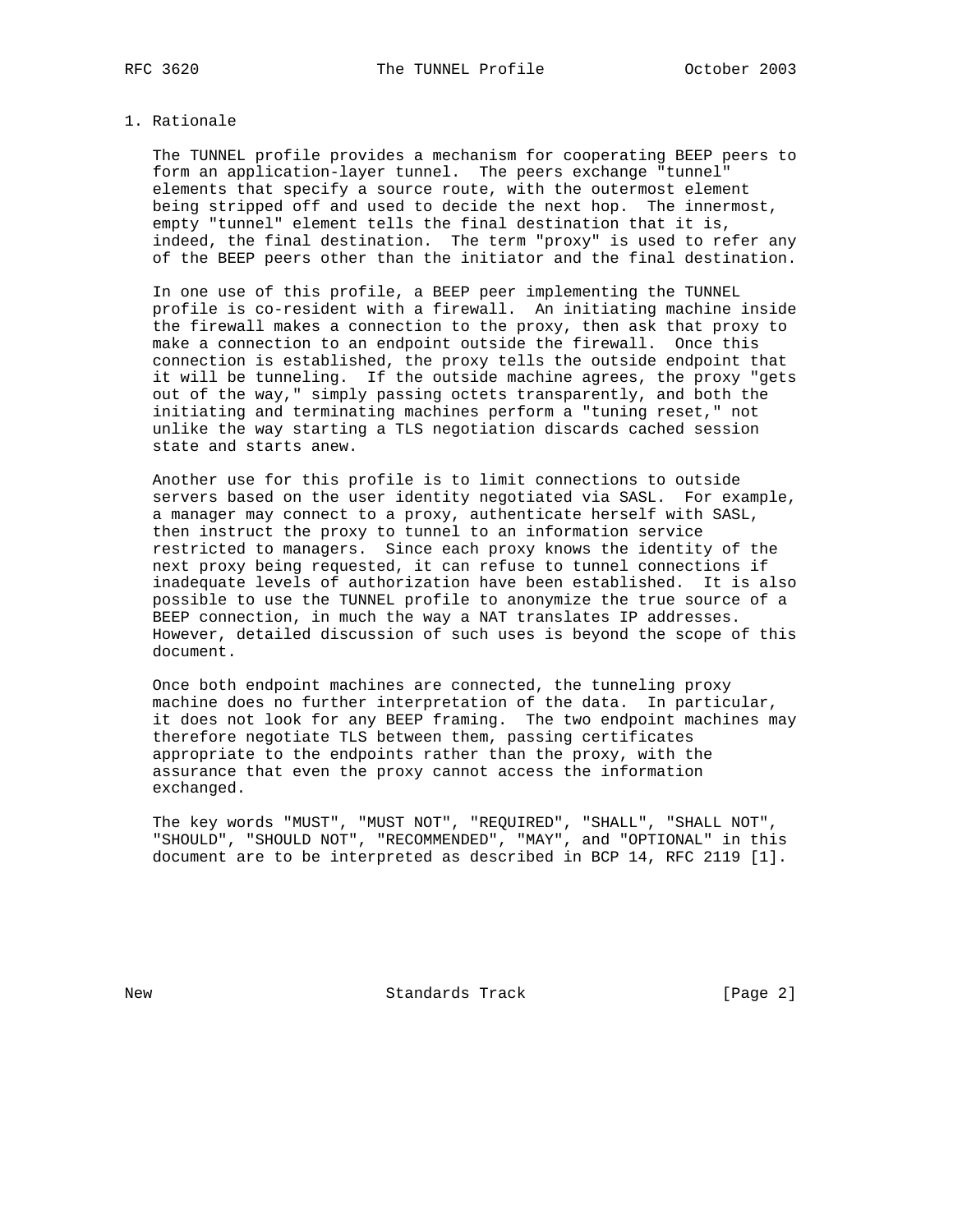2. Examples

 While the semantics described in Section 4 may seem complex, the results are actually relatively simple. A few examples will show the operation and use of this profile. In these examples, the machine attempting to establish the connection is named "initial", while the intermediate proxies are "proxy1" or "proxy2", and the machine with the service that "initial" wishes to access is called "final". The examples also assume that the BEEP framework [2] is implemented on top of TCP [3], or some other mapping where one transport connection carries all channels.

2.1 One-Hop Example

 A simple one-hop connection through a single proxy is illustrated first.

initial proxy1 final ----- xport connect -----> <------- greeting --------> --- start TUNNEL [1] ----> ----- xport connect ------> <-------- greeting --------> ---- start TUNNEL [2] ----> <---------- ok ------------ <------- ok -------------- [3] <------------- greeting [4]-------------------------->

# Notes:

- [1] The TUNNEL element looks like this: <tunnel fqdn='final.example.com' port='604'> <tunnel/> </tunnel>
- [2] The TUNNEL element looks like this: <tunnel/>
- [3] At this point, immediately after sending the <ok/> element, proxy1 starts passing octets transparently. It continues to do so until either transport connection is closed, after which it closes the other.
- [4] This greeting may include the TLS profile, allowing initial and final to communicate without proxy1 understanding or interfering without being caught.

New Standards Track [Page 3]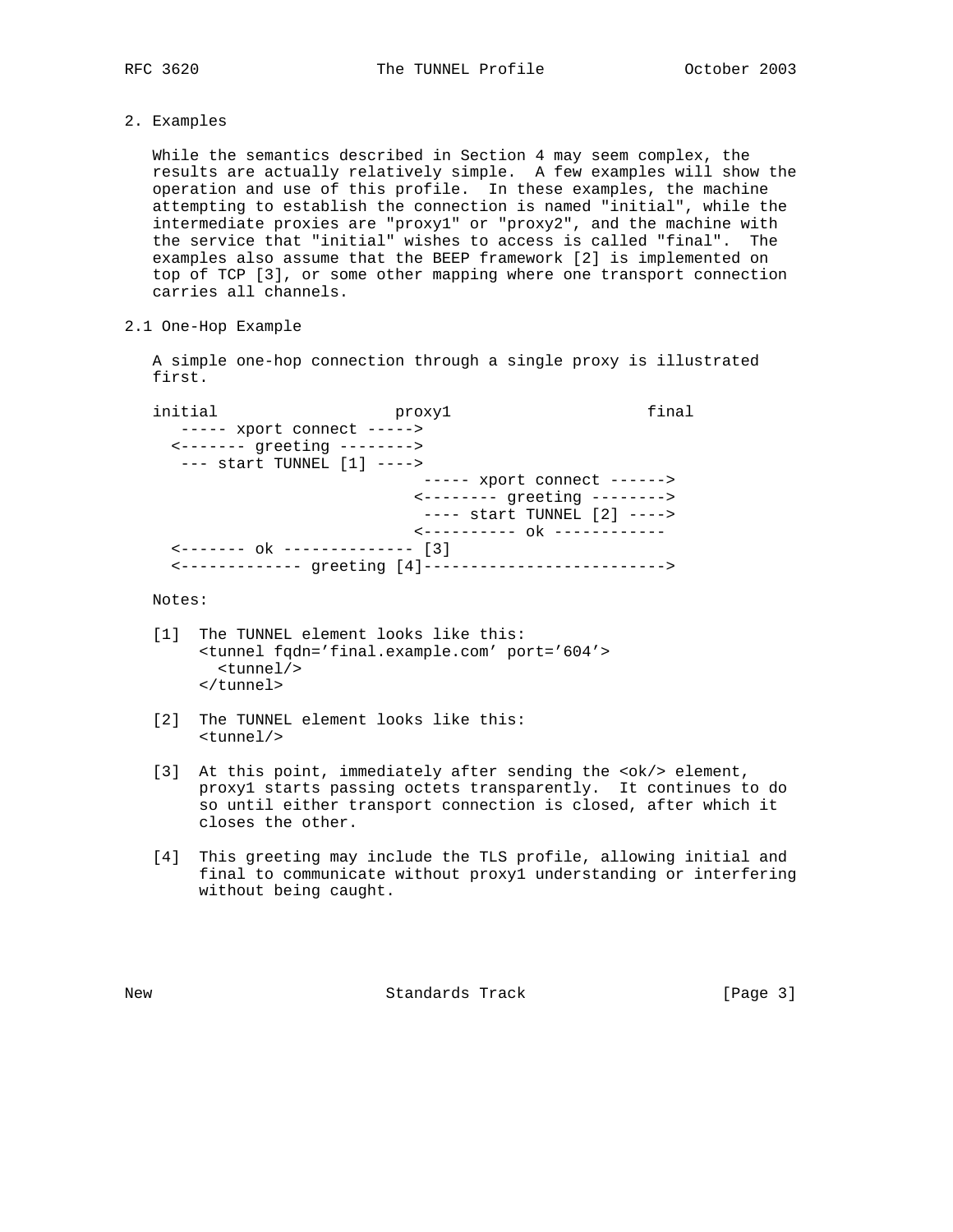2.2 Two-Hop Example

 The second example shows the initiator connecting to its proxy, that proxy connecting to another, and finally that second proxy finding a service outside.

initial proxy1 proxy2 final --- xport connect --> <---- greeting ------> --start TUNNEL [1]--> -- xport connect ---> <----- greeting -----> --start TUNNEL [2]--> --- xport connect ---> <------- greeting -----> ---start TUNNEL [3]---> <-------- ok ---------- <------- ok --------- [4] <------- ok --------- [5] <-------------------------- greeting ---------------------------->

Notes:

- [1] The TUNNEL element looks like this: <tunnel fqdn='proxy2.example.com' port='604'> <tunnel fqdn='final.example.com' port='10290'> <tunnel/> </tunnel> </tunnel>
- [2] The TUNNEL element looks like this: <tunnel fqdn='final.example.com' port='10290'> <tunnel/> </tunnel>
- [3] The TUNNEL element looks like this: <tunnel/>
- [4] Proxy2 starts passing octets transparently after sending the **.**
- [5] Proxy1 starts passing octets transparently after sending the **.**

New Standards Track [Page 4]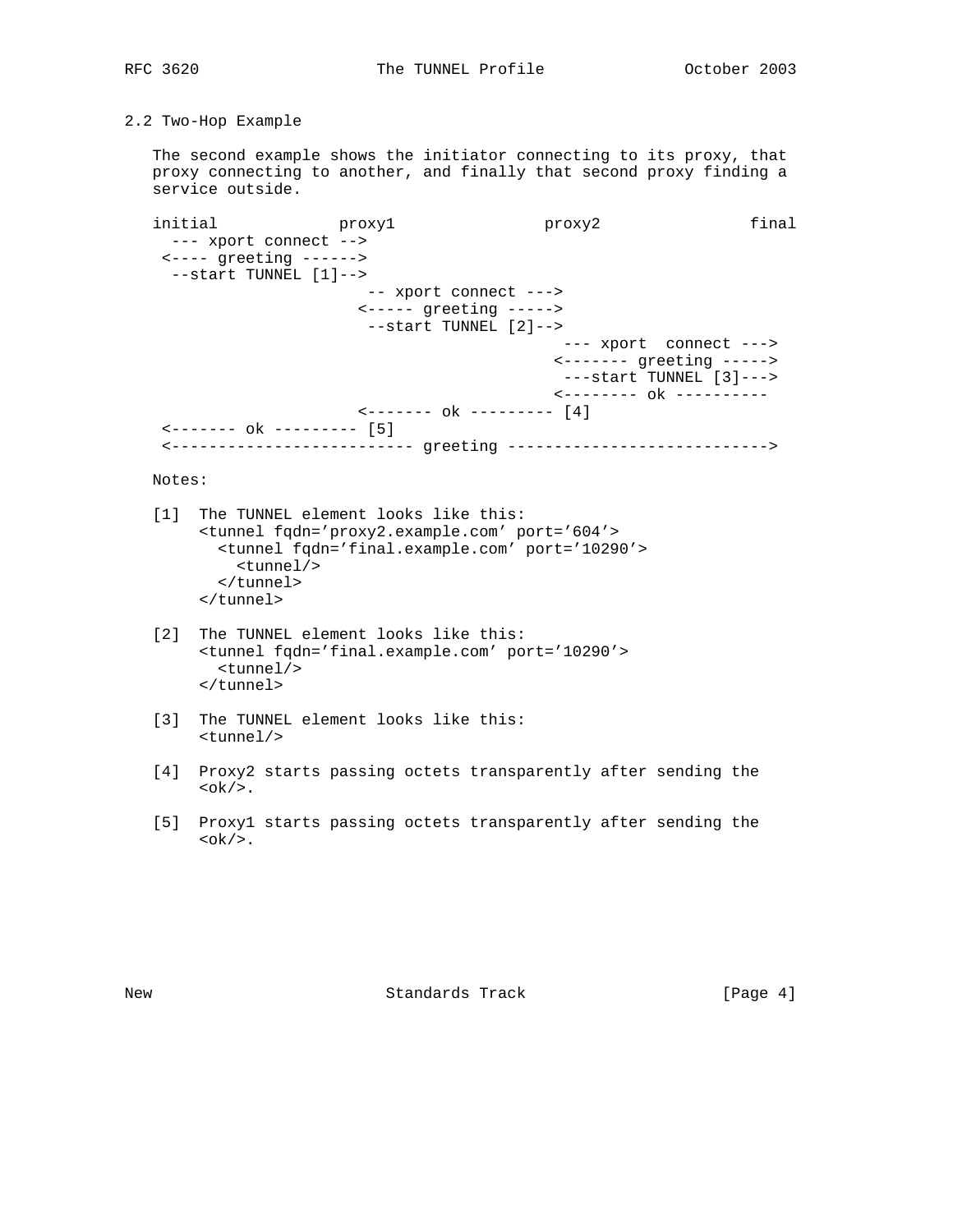2.3 Failed Set-Up Example

 The third example shows the initiator connecting through two proxys, the second proxy attempting to connect to the specified service and finding the destination is not a BEEP server. (Of course, specifying the telnet service can be expected to lead to this error.) The same would result if the destination did not support the TUNNEL profile.

initial proxy1 proxy2 final --- xport connect --> <---- greeting ------> --start TUNNEL [1]--> --- xport connect --> <----- greeting -----> --start TUNNEL [2]--> ---- xport connect ---> <------- login: ------- ----- xport close ----> <---- <error> ------- --- xport close ----> <---- <error> ------ --- xport close ---> [3]

Notes:

- [1] The TUNNEL element looks like this: <tunnel fqdn='proxy2.example.com' port='604'> <tunnel fqdn='final.example.com' srv='\_telnet.\_tcp'> <tunnel/> </tunnel> </tunnel>
- [2] The TUNNEL element looks like this: <tunnel fqdn='final.example.com' srv='\_telnet.\_tcp'> <tunnel/> </tunnel>
- [3] This close is optional. "Initial" may also send another <tunnel> element, attempting to contact a different server, for example.

2.4 Non-BEEP Example

 This example shows the initiator connecting through two proxys, the second proxy attempting to connect to the specified service and accepting that the destination is not a BEEP server. The difference at the protocol level is two-fold: The "initial" machine does not include the innermost "tunnel" element, and the final proxy ("proxy2") therefore does not expect a BEEP greeting.

New Standards Track [Page 5]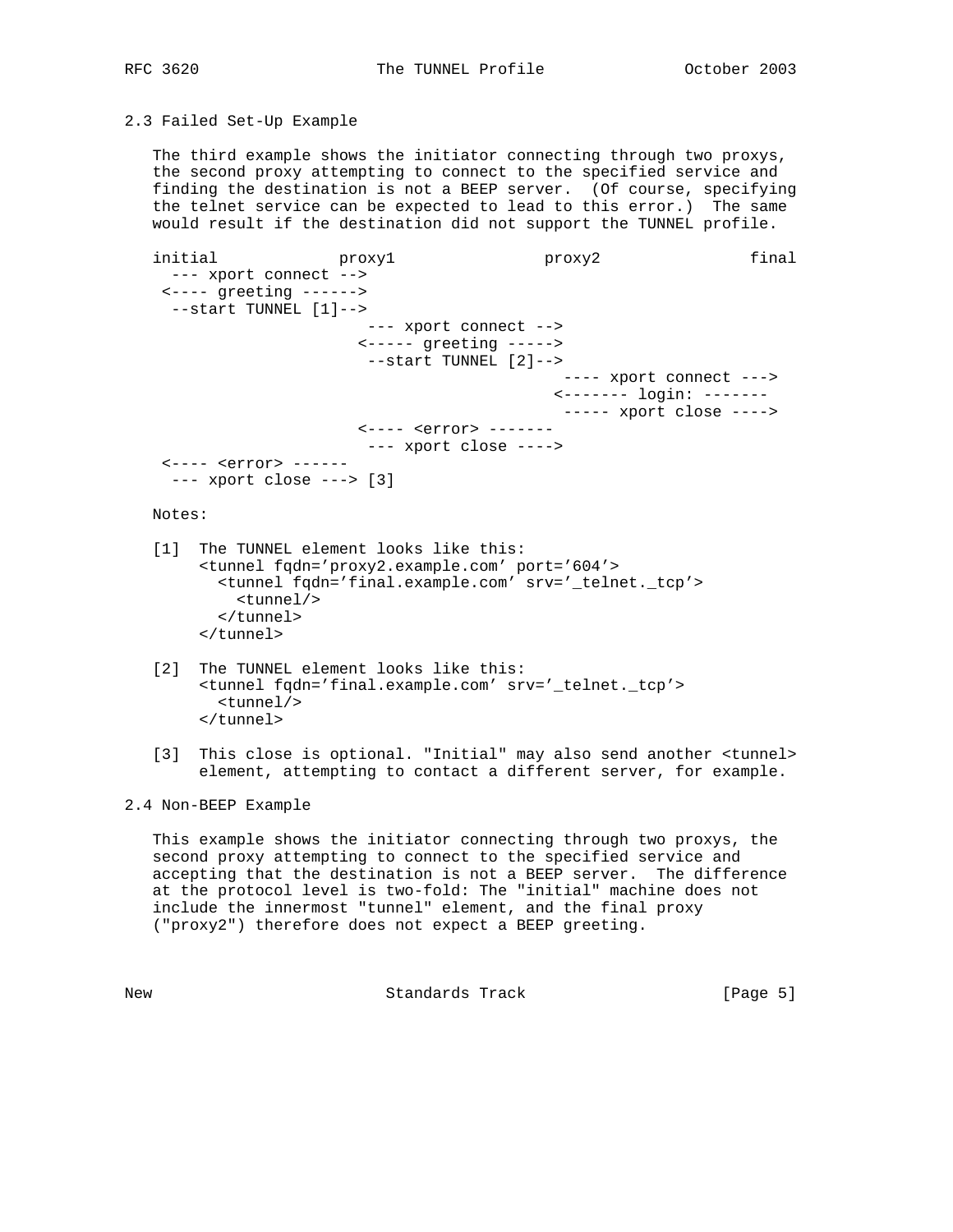initial proxy1 proxy2 final --- xport connect --> <---- greeting ------> --start TUNNEL [1]--> --- xport connect --> <----- greeting -----> --start TUNNEL [2]--> ---- xport connect ---> <------- login: -------  $\left\{ - \frac{- - - - - \leq 0k}{2} \right\}$  <----- login: ------ [4] <------ <ok> --------- [3] <----- login: -------- [4] [5] Notes: [1] The TUNNEL element looks like this: <tunnel fqdn='proxy2.example.com' port='604'> <tunnel fqdn='final.example.com' svc='\_telnet.\_tcp'> </tunnel> </tunnel> Note the lack of an innermost no-attribute <tunnel> element. [2] The TUNNEL element looks like this: <tunnel fqdn='final.example.com' srv='\_telnet.\_tcp'> </tunnel> Note the lack of an innermost no-attribute <tunnel> element.

- [3] Each proxy starts transparently forwarding octets after this <ok>.
- [4] Each proxy forwards any data it received from the final host, even if that data arrived before the <ok> was sent.
- [5] After receiving the "ok" message, the "initial" peer can expect raw, non-BEEP data to be sent to and received from the "final" machine.

2.5 Profile Example

 This example shows the initiator connecting through two proxys. The initial machine knows there is a server offering the SEP2 profile somewhere beyond proxy1, but it need not know where. Proxy1 has been locally configured to know that all SEP2 servers are beyond proxy2. Proxy2 has been locally configured to chose "final" as the server of choice for SEP2 services. Note that "final" does not necessarily need to offer the requested profile in its initial greeting.

New Standards Track [Page 6]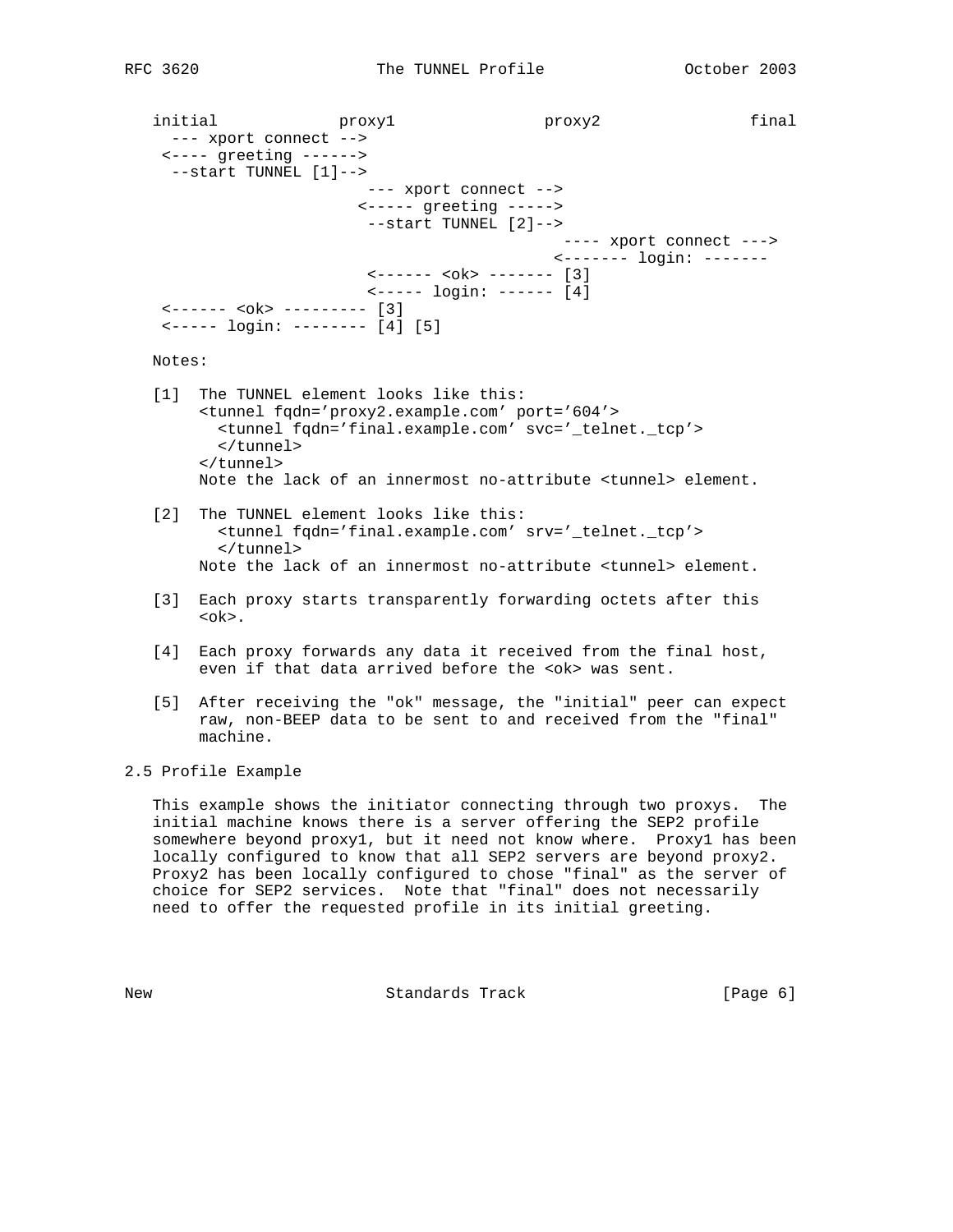initial proxy1 proxy2 final --- xport connect --> <---- greeting ------> --start TUNNEL [1]--> -- xport connect ---> <----- greeting -----> --start TUNNEL [2]--> --- xport connect ---> <------- greeting -----> ---start TUNNEL [3]---> <-------- ok ---------- <------- ok --------- [4] <------- ok --------- [5] <-------------------------- greeting ----------------------------> Notes: [1] The TUNNEL element looks like this: <tunnel profile="http://xml.resource/org/profiles/SEP2"/> Note the lack of an innermost no-attribute <tunnel> element. [2] Proxy1 maps this to <tunnel fqdn="proxy2.example.com" port="604"> <tunnel profile="http://xml.resource/org/profiles/SEP2"/> </tunnel> based on local configuration, then processes the new element, stripping off the outer element and routing <tunnel profile="http://xml.resource/org/profiles/SEP2"/> to proxy2. [3] Proxy2 receives the TUNNEL element with simply the SEP2 URI specified. Local provisioning maps this to <tunnel fqdn='final.example.com' srv='\_beep.\_tcp'> <tunnel/> </tunnel> Note the presence of an innermost no-attribute <tunnel> element. Proxy2 then strips the outermost element, looking up the appropriate address and port, and forwards the <tunnel/> element to the final machine.

- [4] Proxy2 starts transparently forwarding octets after this <ok>.
- [5] Proxy1 starts transparently forwarding octets after this <ok>.

New Standards Track [Page 7]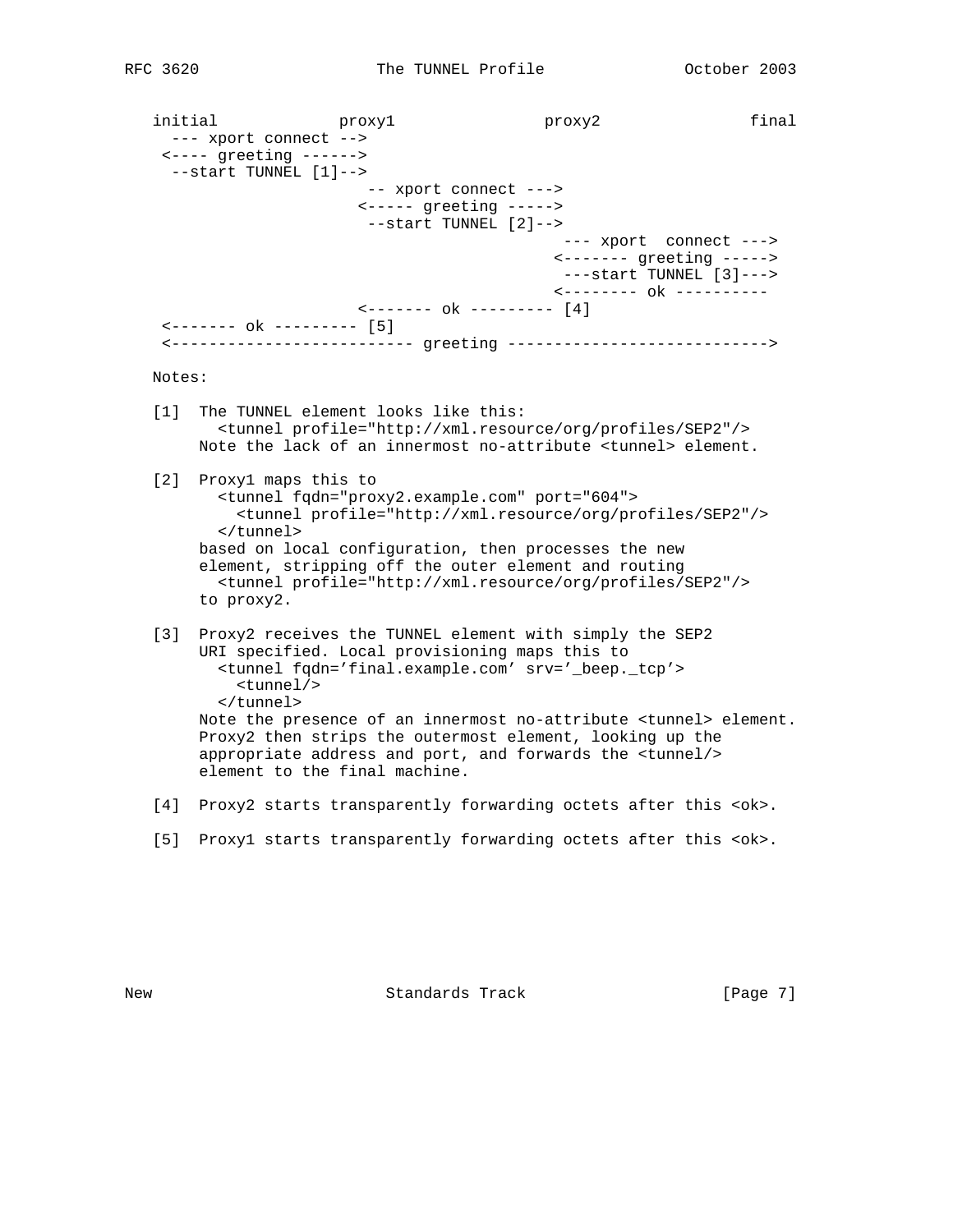# 2.6 Endpoint Example

 This example shows the initiator connecting through two proxys. The initial machine knows there is a server known as "operator console" somewhere beyond proxy1, but it needs not know where. Proxy1 has been locally configured to know that "operator console" is beyond proxy2. Proxy2 has been locally configured to use "final" as "operator console". This example is almost identical to the previous example, except that "endpoint" is intended to route to a particular server, while "profile" is intended to route to a particular service. Otherwise, these two attributes are very similar.

initial proxy1 proxy2 final --- xport connect --> <---- greeting ------> --start TUNNEL [1]--> -- xport connect ---> <----- greeting -----> --start TUNNEL [2]--> --- xport connect ---> <------- greeting -----> ---start TUNNEL [3]---> <-------- ok ---------- <------- ok --------- [4] <------- ok --------- [5] <-------------------------- greeting ----------------------------> Notes: [1] The TUNNEL element looks like this: <tunnel endpoint="operator console"> </tunnel> Note the lack of an innermost no-attribute <tunnel> element. [2] Proxy1 maps this to <tunnel fqdn="proxy2.example.com" port="604"> <tunnel endpoint="operator console"> </tunnel> </tunnel> based on local configuration, then processes the new element, stripping off the outer element and routing <tunnel endpoint="operator console"> </tunnel> to proxy2.

New Standards Track [Page 8]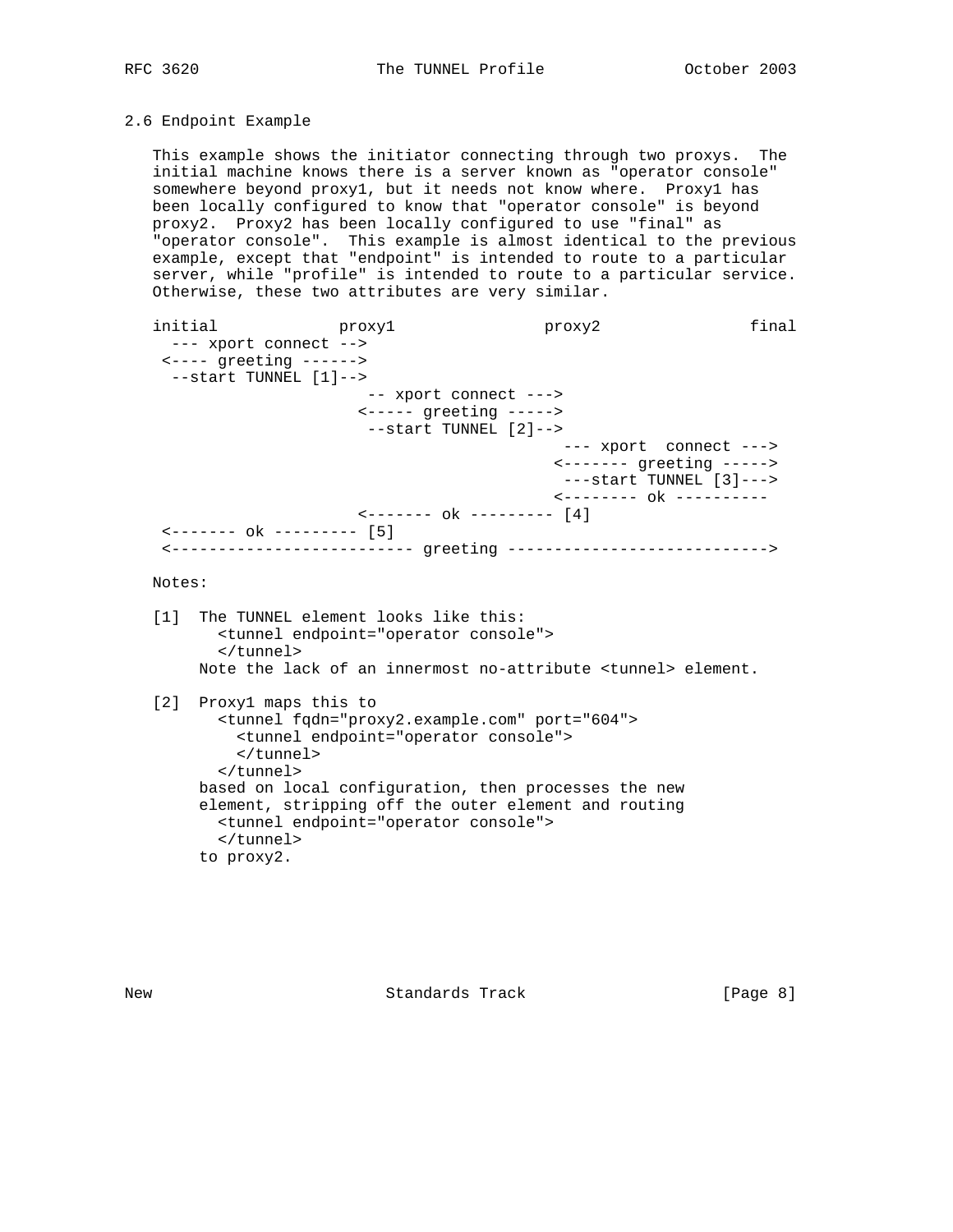[3] Proxy2 receives the TUNNEL element with simply the endpoint specified. Local provisioning maps this to <tunnel fqdn='final.example.com' srv='\_beep.\_tcp'> <tunnel/> </tunnel> Note the presence of an innermost no-attribute <tunnel> element. Proxy2 then strips the outermost element, looking up the appropriate address and port, and forwards the <tunnel/> element to the final machine. [4] Proxy2 starts transparently forwarding octets after this <ok>. [5] Proxy1 starts transparently forwarding octets after this <ok>. 3. Message Syntax The only element defined in this profile is the "tunnel" element. It is described in the following DTD, with additional limitations as described afterwards.  $< ! - -$  DTD for the TUNNEL Profile, as of 2001-02-03 Refer to this DTD as: <!ENTITY % TUNNEL PUBLIC "-//IETF//DTD TUNNEL//EN" ""> %TUNNEL;  $--&$  $< ! - -$  TUNNEL messages role MSG RPY ====== === === I or L TUNNEL +: ok -: error  $--&>$  <!ELEMENT tunnel (tunnel?)> <!ATTLIST tunnel fqdn CDATA #IMPLIED ip4 CDATA #IMPLIED ip6 CDATA #IMPLIED port CDATA #IMPLIED srv CDATA #IMPLIED profile CDATA #IMPLIED endpoint CDATA #IMPLIED  $\rightarrow$ 

New Standards Track [Page 9]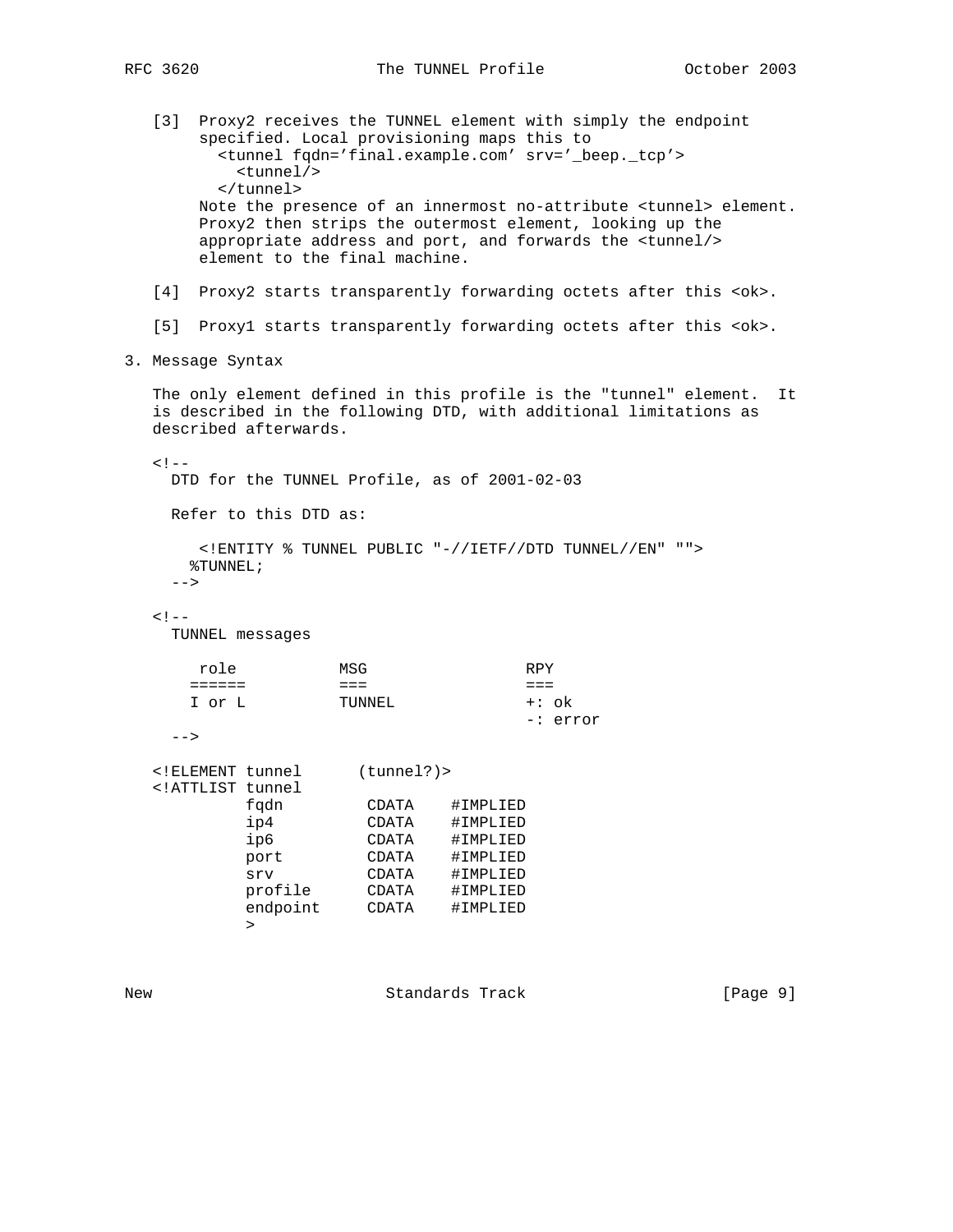The format of the "fqdn" attribute is a fully qualified domain name, such as "proxy.example.com". The format of the "ip4" attribute is four sets of decimal numbers separated by periods, such as "10.23.34.45". The format of the "ip6" attribute is as specified in RFC2373 [4]. The format of the "port" attribute is a decimal number between one and 65535, inclusive. The format of the "srv" attribute is a pair of identifiers each starting with an underline and separated by a period, such as "\_sep.\_tcp". The format of the "profile" attribute is a URI [5]. The format of the "endpoint" attribute is any string that may appear as an attribute value.

The only allowable combinations of attributes are as follows:

- o fqdn + port;
- o fqdn + srv;
- o fqdn + srv + port;
- o ip4 + port;
- o ip6 + port;
- o profile, but only on the innermost element;
- o endpoint, but only on the innermost element; or,
- o no attributes, but only on the innermost element.
- 4. Message Semantics

 When a TUNNEL channel is started, the listener expects a "tunnel" element from the initiator, either in the "start" element on channel zero or on the new channel created. As usual, if it arrives on channel zero, it is processed before the reply is returned.

 In either case, the outermost "tunnel" element is examined. If it has no attributes, then this peer is hosting the BEEP service that the initiator wishes to use. In this case, the listener performs a tuning reset:

- o All channels, including channel zero, are implicitly closed.
- o Any previously cached information about the BEEP session is discarded.
- o A new plaintext greeting is sent.

New Standards Track [Page 10]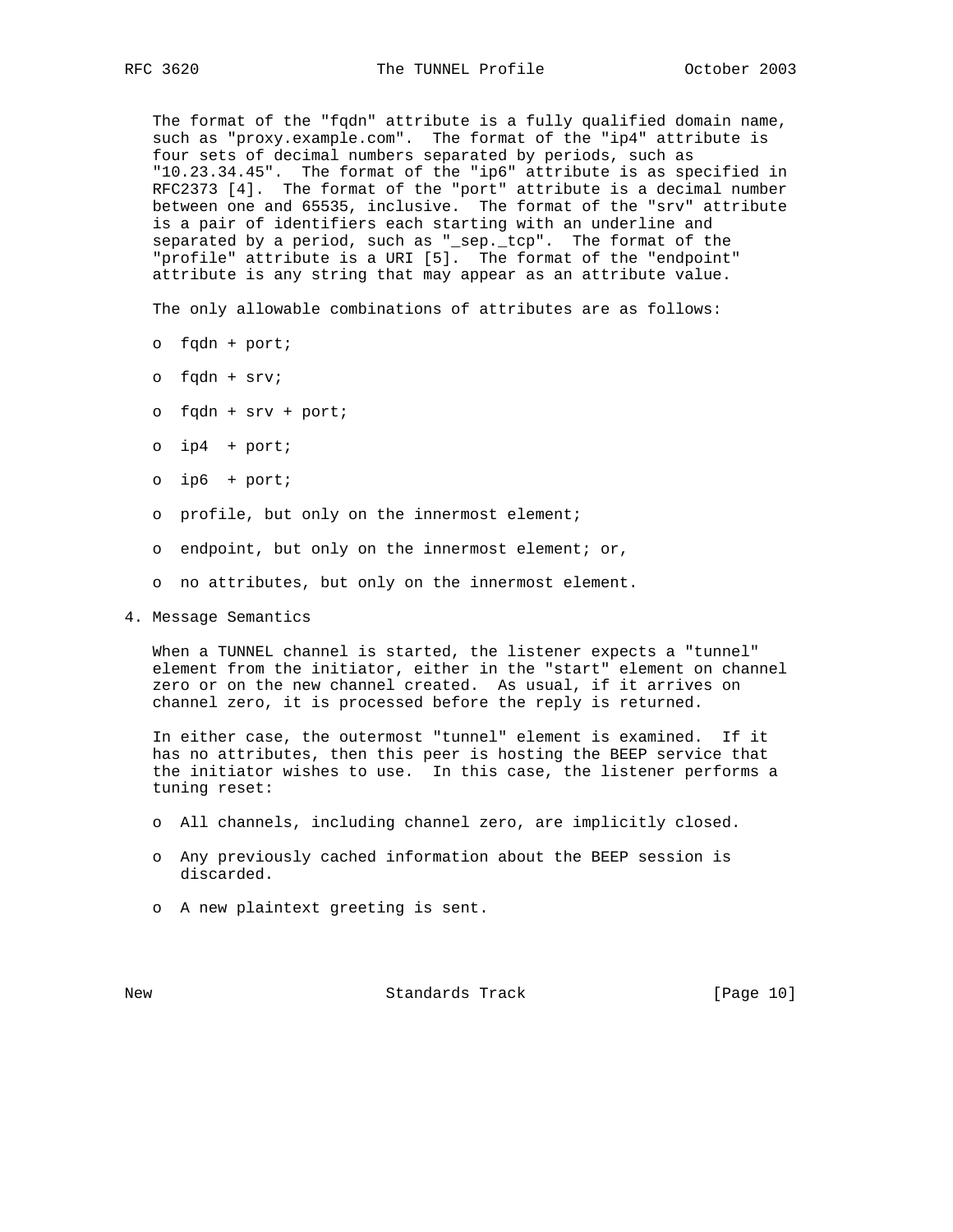If the outermost element has a "port" attribute and an "fqdn" attribute but no "srv" attribute, then "fqdn" is looked up as an A record via DNS for translation to an IP number. An "ip4" attribute is interpreted as the dotted-quad representation of an IPv4 address. An "ip6" attribute is interpreted as a text representation of an IPv6 address. In each of these cases, a transport connection is established to the so-identified server. If the outermost element has a "srv" attribute, the concatenation of the "srv" attribute and the "fqdn" attribute (with a period between) is looked up in the DNS for a SRV record [6], and the appropriate server is contacted; if that lookup fails and a "port" attribute is present, the connection is attempted as if the "srv" attribute were not specified.

 Alternately, if the outermost element has a "profile" attribute, then it must have no nested elements. The proxy processing this element is responsible for determining the appropriate routing to reach a peer serving the BEEP profile indicated by the URI in the attribute's value. Rather than source routing, this provides a hop-by-hop routing mechanism to a desired service.

 Similarly, if the outermost element has an "endpoint" attribute, then it must have no nested elements. The proxy processing this element is responsible for determining the appropriate routing to reach a peer indicated by the value of the "endpoint" attribute. Rather than source routing, this provides a hop-by-hop routing mechanism to a desired machine. There are no restrictions on how machines are identified.

 Then, if the outermost element has no nested elements, but it does have attributes other than "profile" or "endpoint", then this peer is the final BEEP hop. (This corresponds to "proxy2" in the "Non-BEEP" example above.) In this case, as soon as the final underlying transport connection is established, an "ok" element is returned over the listening session, and the tunneling of data starts. No BEEP greeting (or indeed any data) from the final hop is expected. Starting with the octet following the END(CR)(LF) trailer of the frame with the completion flag set (more=".") of the RPY carrying the "ok" element, the proxy begins copying octets directly and without any interpretation between the two underlying transport connections.

 If the identified server cannot be contacted, an "error" element is returned over the listening channel and any connection established as an initiator is closed. If there is a nested "tunnel" element, and the server that has been contacted does not offer a BEEP greeting, or the BEEP greeting offered does not include the TUNNEL profile, then this too is treated as an error: the initiating transport connection is closed, and an error is returned.

New Standards Track [Page 11]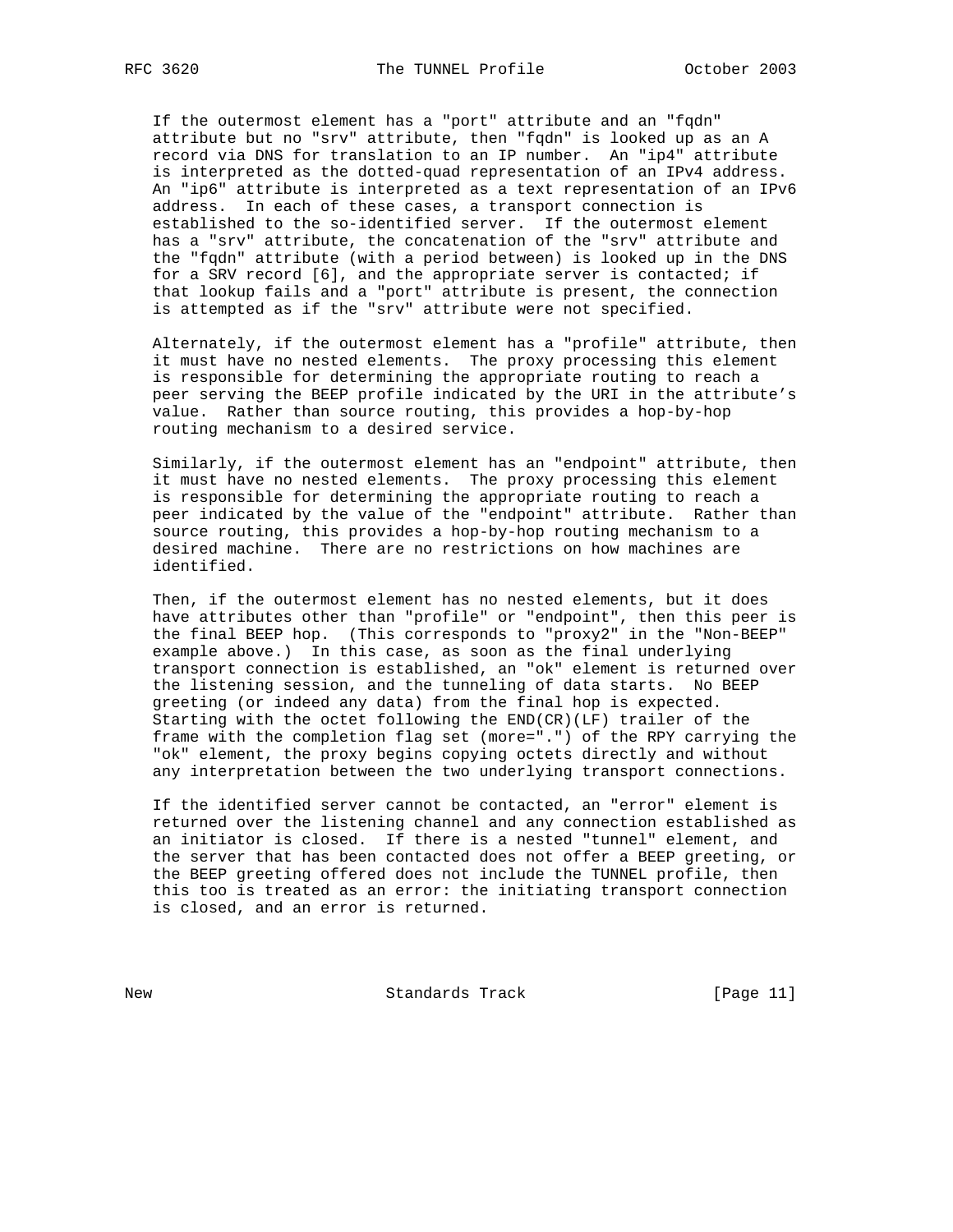If there is a nested "tunnel" element, and the identified server is contacted and offers a BEEP greeting including the TUNNEL profile, then the outermost element from the "tunnel" element received is stripped off, a new TUNNEL channel is started on the initiating session, and the stripped (inner) element is sent to start the next hop. In this case, the peer is considered a "proxy" (meaning that the next paragraph is applicable).

 Once the proxy has passed the "tunnel" element on the TUNNEL channel, it awaits an "error" or an "ok" element in response. If it receives an "error" element, it closes the initiated session and its underlying transport connection. It then passes the "error" element unchanged back on the listening session. If, on the other hand, it receives an "ok" element, it passes the "ok" element back on the listening session. Starting with the octet following the END(CR)(LF) trailer of the frame with the completion flag set (more=".") of the RPY carrying the "ok" element, the proxy begins copying octets directly and without any interpretation between the two underlying transport connections.

#### 5. Provisioning

 While the BEEP Framework [2] is used, the attributes described are sufficient for the TCP mapping [3] of BEEP. The attributes on the "tunnel" element may need to be extended to handle other transport layers.

 In a mapping where multiple underlying transport connections are used, once the "ok" element is passed, all channels are closed, including channel zero. Thus, only the underlying transport connection initially established remains, and all other underlying transport connections for the session should be closed as well.

 If a transport security layer (such as TLS) has been negotiated over the session, the semantics for the TUNNEL profile are ill-defined. The TUNNEL profile MUST NOT be advertised in any greetings after transport security has been negotiated.

 An SRV identifier of "\_tunnel" is reserved by IANA for use with this profile. Hence, the "srv" attribute "\_tunnel.\_tcp" MAY be used as a default for finding the appropriate address for tunneling into a particular domain.

System port number 604 has been allocated by the IANA for TUNNEL.

New Standards Track [Page 12]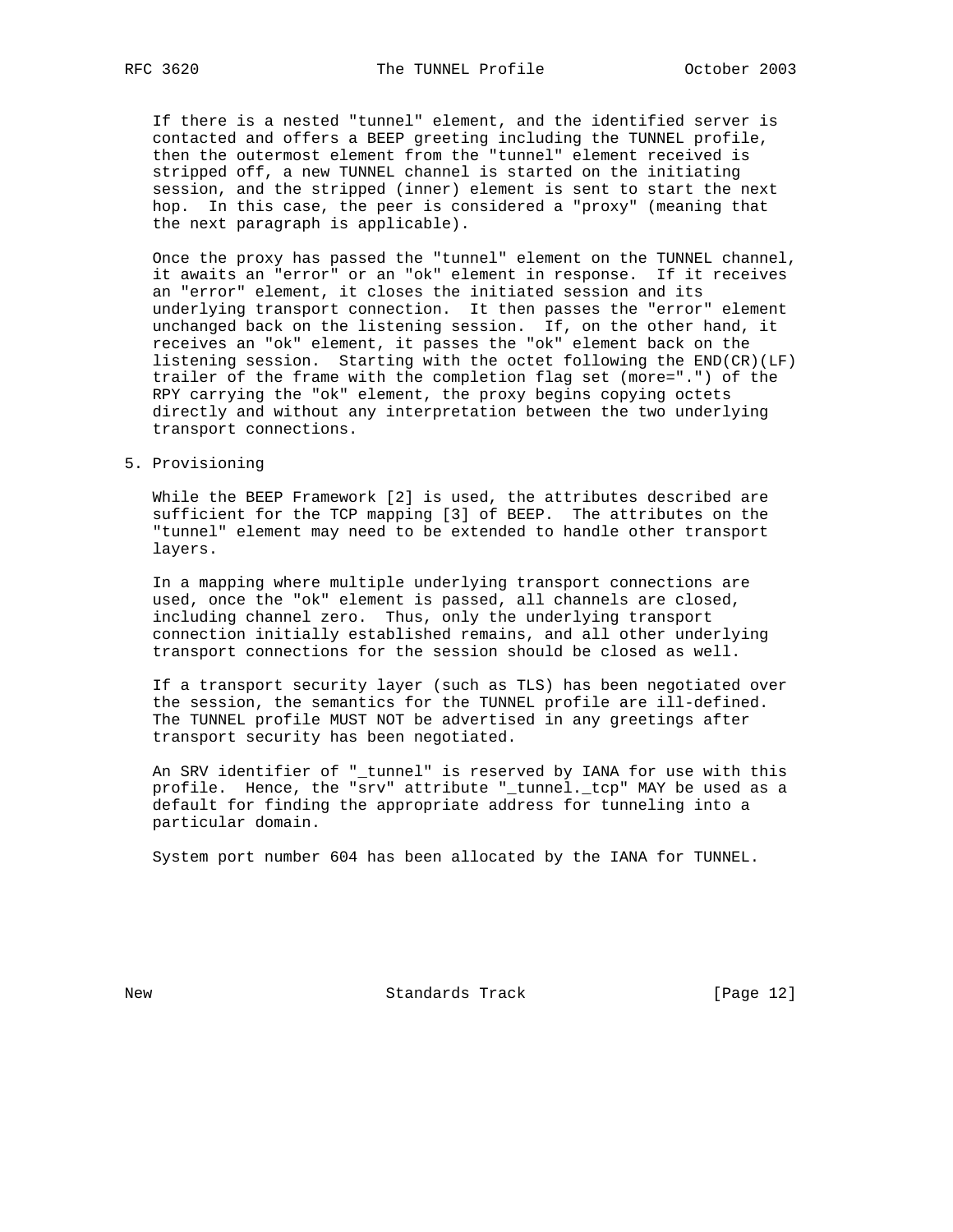6. Reply Codes

 This section lists the three-digit error codes the TUNNEL profile may generate.

| code meaning                                             |
|----------------------------------------------------------|
|                                                          |
| 421 Service not available                                |
| $(E,q, t)$ the proxy does not have sufficient resources. |

- 450 Requested action not taken (E.g., DNS lookup failed or connection could not be established. See too 550.)
- 500 General syntax error (E.g., poorly-formed XML)
- 501 Syntax error in parameters (E.g., non-valid XML, letters in "ip4" attribute, etc.)
- 504 Parameter not implemented
- 530 Authentication required
- 534 Authentication mechanism insufficient (E.g., too weak, sequence exhausted, etc.)
- 537 Action not authorized for user
- 538 Encryption already enabled (E.g., TLS already negotiated, or a SASL that provides encryption already negotiated.)
- 550 Requested action not taken (E.g., next hop could be contacted, but malformed greeting or no TUNNEL profile advertised.)
- 553 Parameter invalid
- 554 Transaction failed (E.g., policy violation)

 Note that the 450 error code is appropriate when the destination machine could not be contacted, while the 550 error code is appropriate when the destination machine could be contacted but the next phase of the protocol could not be negotiated. It is suggested that the beginning of any reply from the destination machine be included as part of the CDATA text of the error element, for debugging purposes.

New Standards Track [Page 13]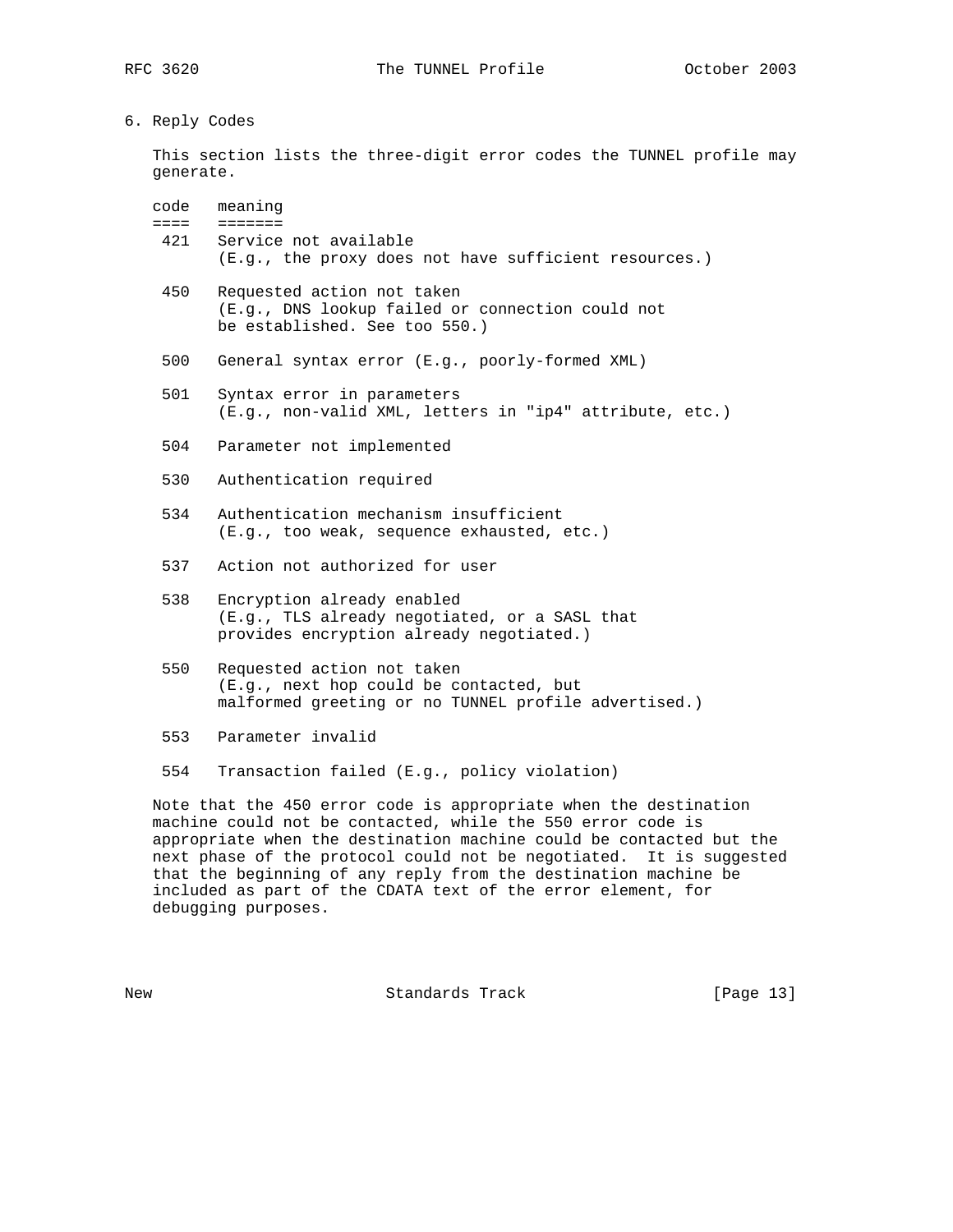## 7. Security Considerations

 The TUNNEL profile is a profile of BEEP. In BEEP, transport security, user authentication, and data exchange are orthogonal. Refer to Section 8 of [2] for a discussion of this.

 However, the intent of the TUNNEL profile is to allow bidirectional contact between two machines normally separated by a firewall. Since TUNNEL allows this connection between BEEP peers, and BEEP peers can offer a range of services with appropriate greetings, the TUNNEL profile should be configured with care. It is reasonable to strictly limit the hosts and services that a proxy is allowed to contact. It is also reasonable to limit the use of the TUNNEL profile to authorized users, as identified by a SASL profile.

 Negotiation of a TLS profile in an end-to-end manner after a TUNNEL has been established will prevent intermediate proxies from observing or modifying the cleartext information exchanged, but only if TLS certificates are properly configured during the negotiation. The proxy could mount a "man in the middle" attack if public key infrastructure is not deployed.

 In some environments, it is undesirable to expose the names of machines on one side of a firewall in unencrypted messages on the other side of that firewall. In this case, source routing (using the "fqdn", "ip4", "ip6", "port" and "srv" attributes) can route a connection to the firewall proxy, with an innermost "profile" or "endpoint" attribute which the firewall proxy understands. Local provisioning can allow a proxy to translate a particular "profile" or "endpoint" element into a new source route to reach the desired service. This can prevents two attacks:

- o Attackers sniffing packets on one side of the firewall cannot see IP addresses or FQDNs of machines on the other side of the firewall; and,
- o Attackers cannot exhaustively attempt to connect to many FQDNs or IP addresses via source routing and use the error messages as an indication of whether the queried machine exists. For this attack to be prevented, the proxy must allow only "profile" or "endpoint" connections, always refusing to even attempt source-routed connections. This latter attack can also be thwarted by requiring a SASL identification before allowing a TUNNEL channel to be started, but this can have higher overhead.

New Standards Track [Page 14]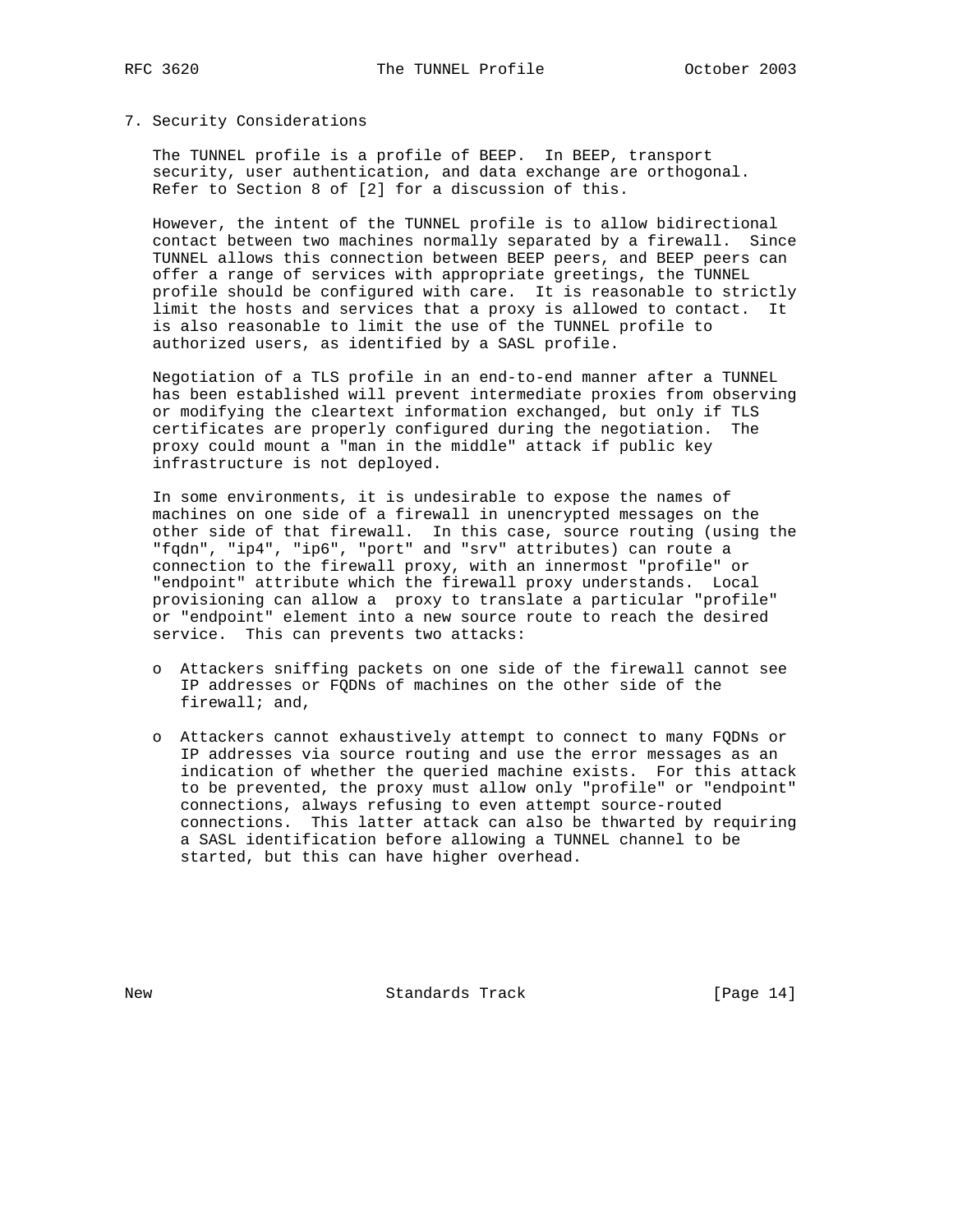8. Normative References

- [1] Bradner, S., "Key words for use in RFCs to Indicate Requirement Levels", BCP 14, RFC 2119, March 1997.
- [2] Rose, M., "The Blocks Extensible Exchange Protocol Core", RFC 3080, March 2001.
- [3] Rose, M., "Mapping the BEEP Core onto TCP", RFC 3081, March 2001.
- [4] Hinden, R. and S. Deering, "IP Version 6 Addressing Architecture", RFC 2373, July 1998.
- [5] Berners-Lee, T., Fielding, R. and L. Masinter, "Uniform Resource Identifiers (URI): Generic Syntax", RFC 2396, August 1998.
- [6] Gulbrandsen, A., Vixie, P. and L. Esibov, "A DNS RR for specifying the location of services (DNS SRV)", RFC 2782, February 2000.

New Standards Track [Page 15]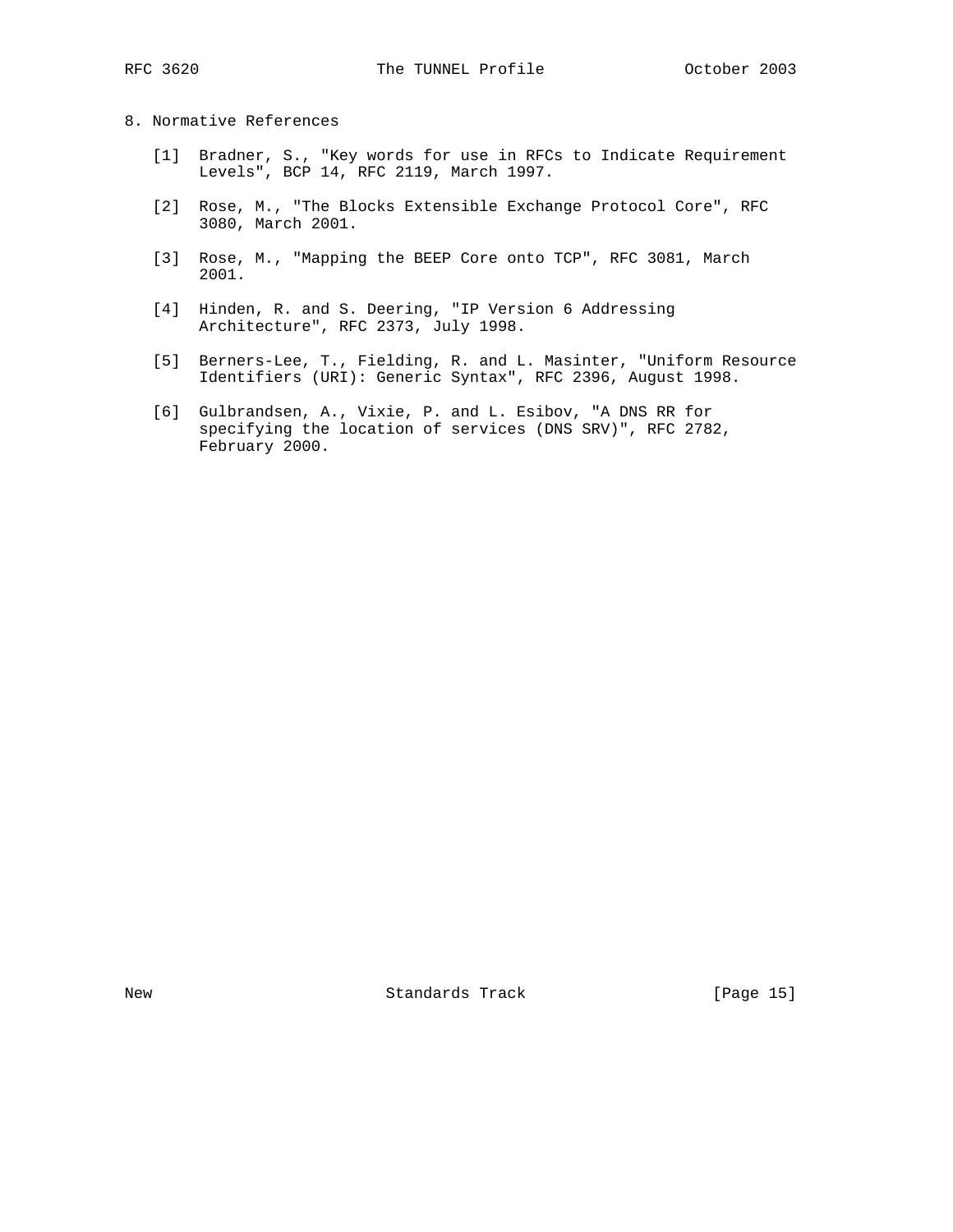Appendix A. IANA Considerations

A.1 Registration: BEEP Profile

 The IANA has registered the profiles specified in this section and has selected an IANA-specific URI: "http://iana.org/beep/TUNNEL". Profile identification: http://iana.org/beep/TUNNEL Message exchanged during channel creation: "tunnel" Messages starting one-to-one exchanges: "tunnel" Messages in positive replies: "ok" Messages in negative replies: "error" Messages in one-to-many exchanges: None. Message syntax: See Section 3 of this document. Message semantics: See Section 4 of this document. Contact information: See the Author's Address appendix of this document. Any extensions to this protocol MUST be documented in a Standards track RFC. A.2 Registration: The System (Well-Known) TCP port number for TUNNEL A single well-known port, 604, is allocated by the IANA to the TUNNEL profile. Protocol Number: TCP Message Formats, Types, Opcodes, and Sequences: See Section 3. Functions: See Section 4. Use of Broadcast/Multicast: none Proposed Name: TUNNEL Profile Short name: tunnel Contact Information: See the "Authors' Addresses" section of this memo

New Standards Track [Page 16]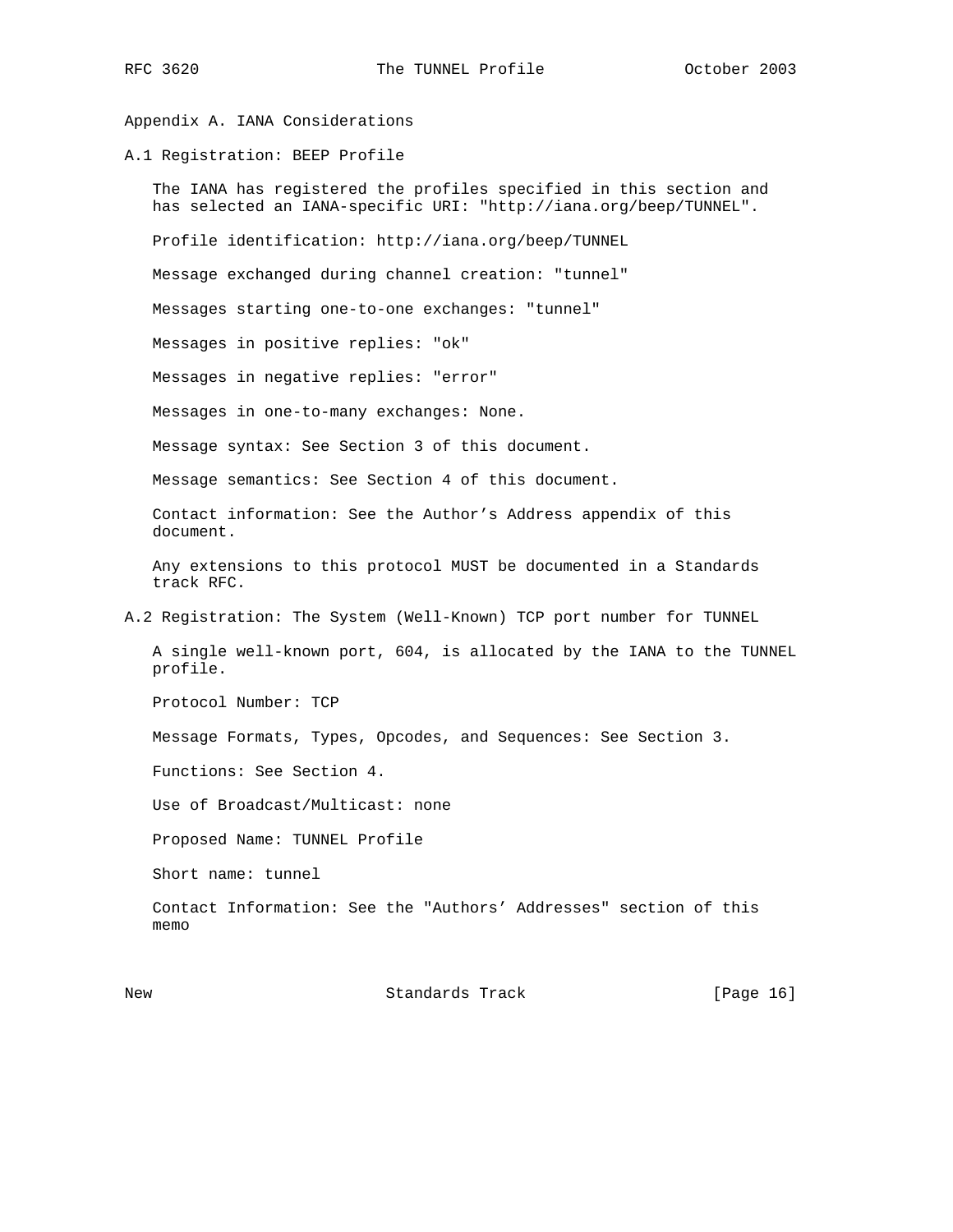Appendix B. Acknowledgements

 The author gratefully acknowledges the contributions of Marshall Rose, Greg Matthews, and Ben Feinstein.

 Inspiration for this profile comes from the Intrusion Detection Working Group of the IETF.

Author's Address

 Darren New 5390 Caminito Exquisito San Diego, CA 92130 US

 Phone: +1 858 350 9733 EMail: dnew@san.rr.com

New Standards Track [Page 17]